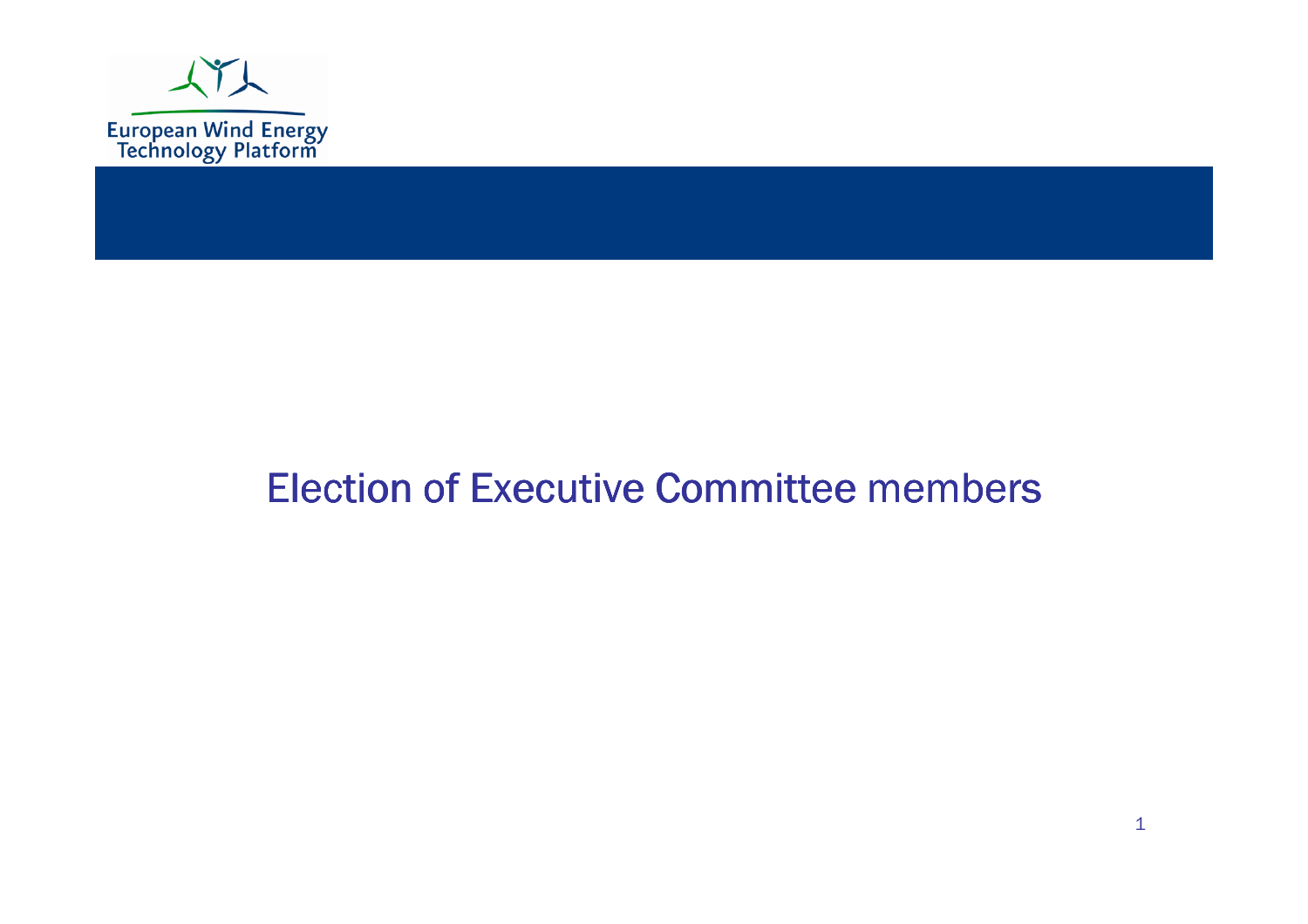

## ExCo elections: introduction

- $\Box$  The ExCo is the primary link between the Steering Committee (TPWind decision making body) and the Secretariat (the Platform's operational arm)
- $\Box$  The ExCo guides the Secretariat in the overall planning and coordination of Platform activities. To this purpose, one ExCo meeting is organized every month
- $\Box$  ExCo members serve on a voluntary basis and their position is not subject to remuneration remuneration
- $\Box$  ExCo members can, however, have their travel expenses reimbursed when they move for TPWind meetings (the same applies to WG Chairs)
- $\Box$  ExCo members and in particular its Chairperson are required to dedicate a considerable amount of time to the management of the Platform and to its considerable amount of time to the management of the Platform and to its representation (e.g. speaking at conferences, joining meetings on behalf of TPWind and so on)
- $\Box$  ExCo members are also required to make themselves available on a short notice in case urgent issues concerning the Platform need to be solved
- $\Box$  For these reasons, ExCo members usually dedicate roughly 20 working days nor year to TPWind activities (semptimes more in the case of the Chairperson  $\Box$ per year to TPWind activities (sometimes more in the case of the Chairperson)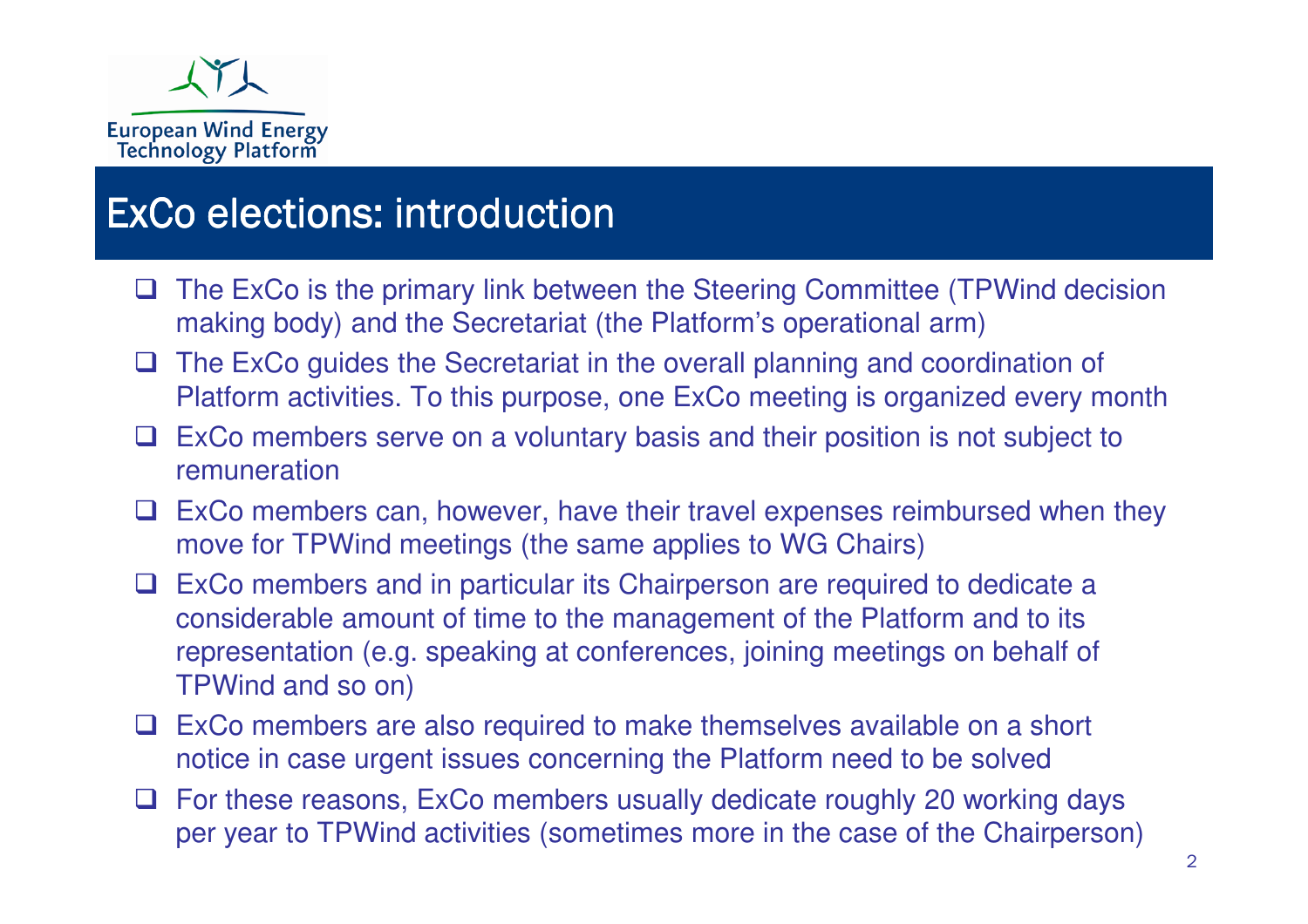

## ExCo elections: rules

- **Q The current mandate of Executive Committee members expired**
- $\Box$ The TPWind ExCo therefore needs to be renewed
- □ According to the TPWind Terms of Reference, the rules for electing<br>ExCo mombors are the following: ExCo members are the following:
	- A Chairperson, plus a maximum of two Vice-Chairs and two Alternates have to be elected as Executive Committee members by the Steering Committee (specific positions are then decided within the ExCo)
	- The Chairperson does not necessarily have to be a SC member, whereas Vice-Chairs and Alternates have to be elected within the SC
- $\Box$  ExCo members serve for an 18-months period and may be reappointed
- □ Following this meeting, ExCo members will serve until May 2012. After<br>that now elections will be hold that, new elections will be held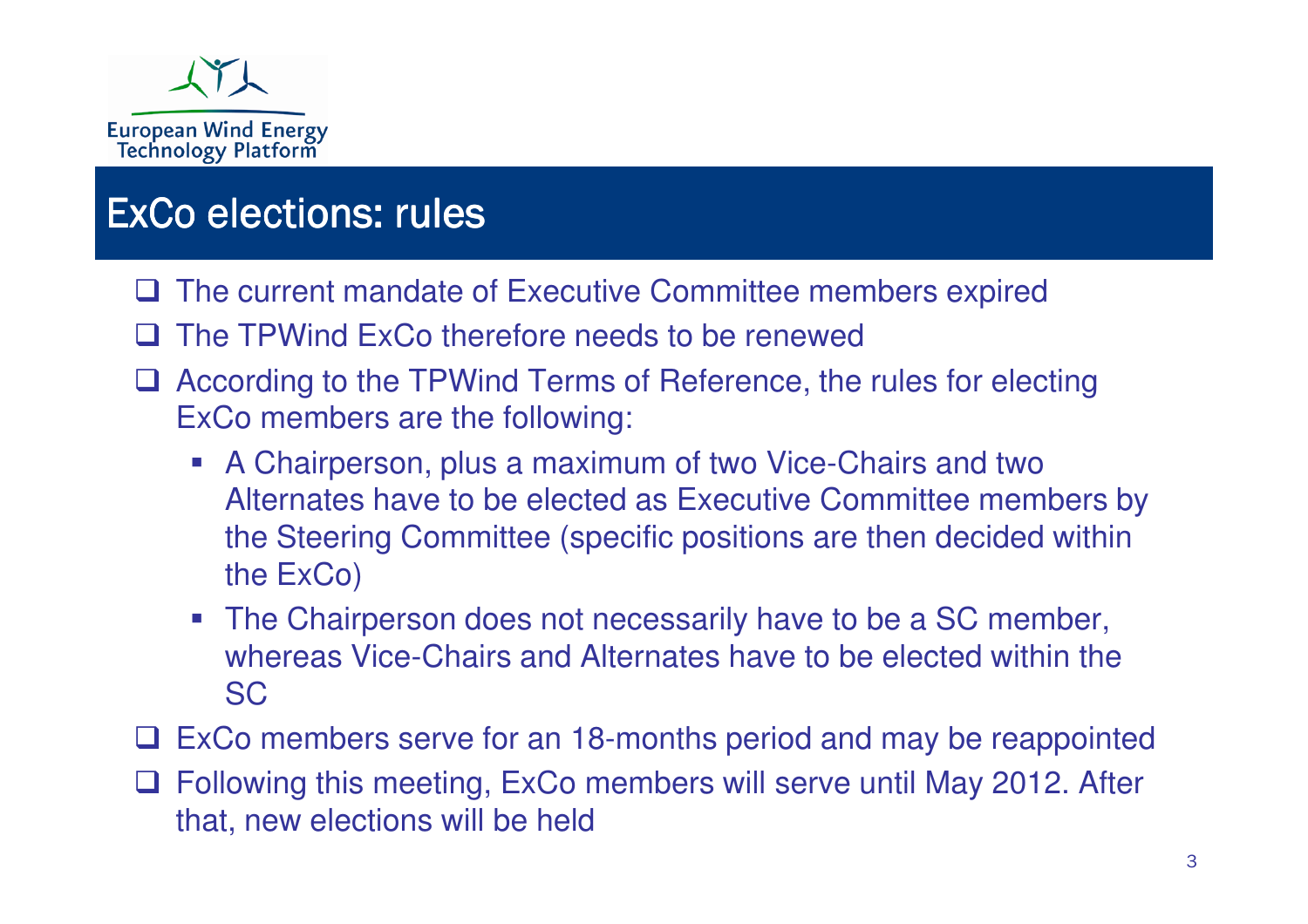

#### ExCo elections: achievements so far

- $\Box$ The current ExCO has been very successful in guiding TPWind
- $\sqcup$  The most significant achievements of the past three years are the following:
	- -The publication of the SRA/MDS in 2008
	- The development of the EWI and its publication in 2009
	- The development of the EWI 2010 2012 Implementation Plan and the launch of the Initiative in June 2010
	- The development of the 2011 EWI Work Programme
	- The successful implementation of the Windsec project
	- - The approval of the TOP Wind project, which will provide funding up to 2013 and will contribute to the renewal of the Platform (which began with the call for selecting new TPWind WG members launched in July 2010)
	- The improvement of TPWind's network, visibility and institutional role through constant contacts with the EC and other bodies: our Platform was launched in 2006 as a wind power R&D forum but it is now playing a key role in the EU energy policy framework, where it is considered an essential stakeholder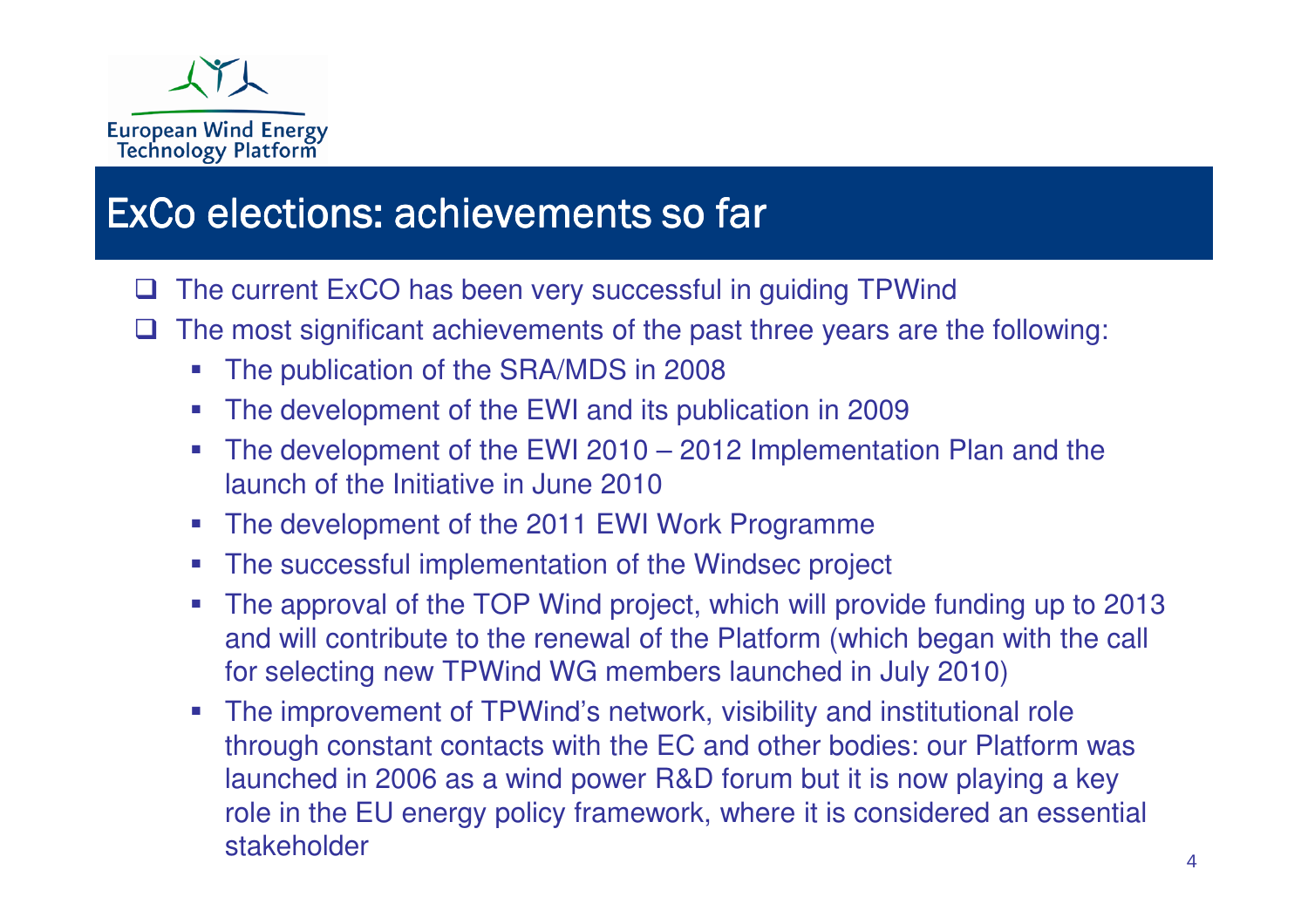

### ExCo elections: candidates

 $\Box$ ExCo candidates known to the Secretariat are the following:

- -Henning Kruse, Siemens
- $\mathcal{L}_{\mathcal{A}}$ Angeles Santamaria, Iberdrola
- Takis Chaviaropoulos, CRES
- Christian Nath, Germanischer Lloyd (represented today by Mr. Woebbeking)
- Pep Prats, Alstom
- **Allan MacAskill, Seaenergy Renewables**
- $\Box$  All candidates, including those who intend to put forward their candidacy now, will have the possibility to introduce themselves
- $\Box$  SC decisions are taken by consensus whenever possible, so ExCo members should ideally be identified through an open discussion
- $\Box$  If necessary however, a secret vote will be held: a two-third majority of present participants will be required to appoint ExCo members